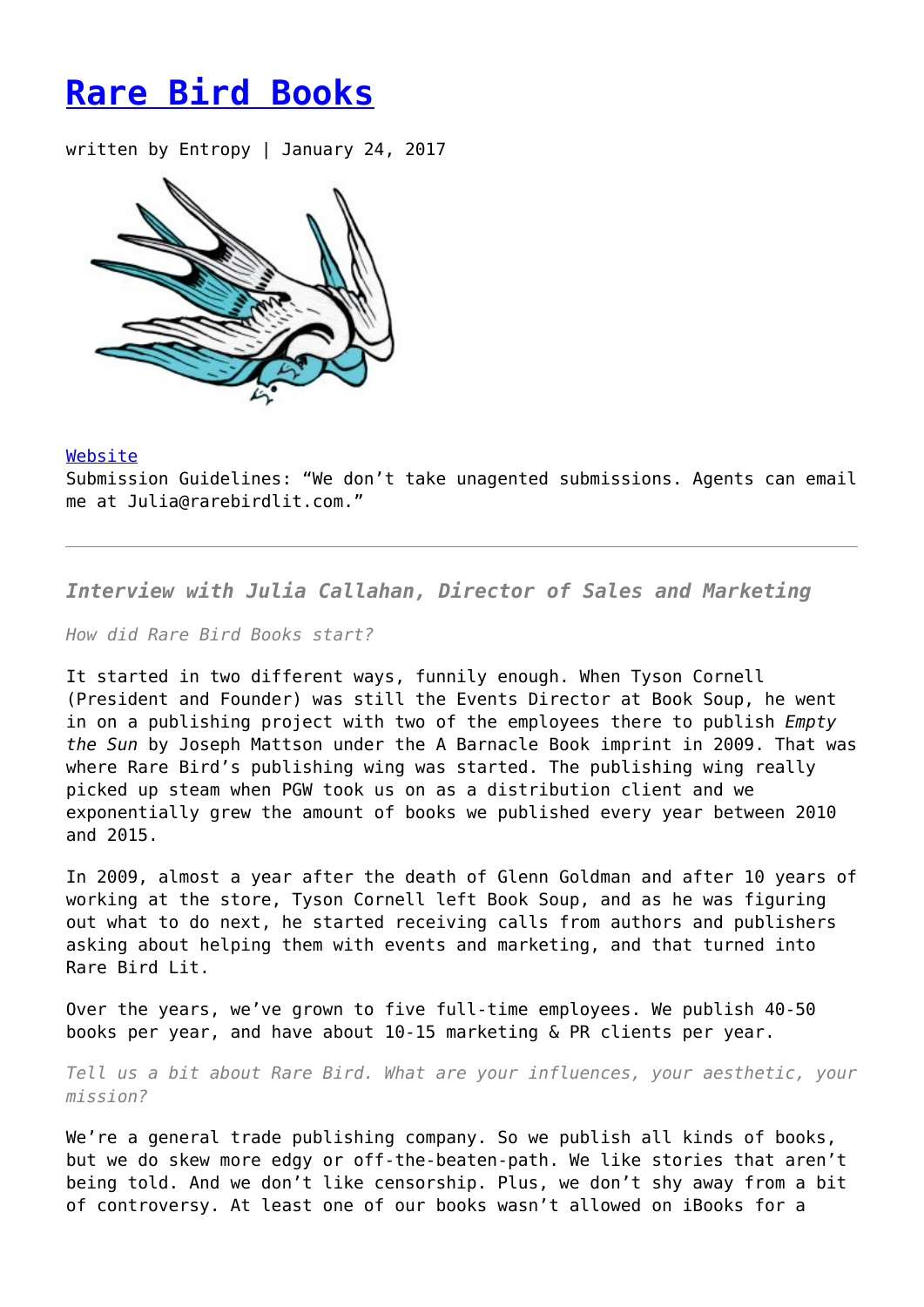while because of pornographic content.

*Can you give us a preview of what's current and/or forthcoming from your catalog, as well as what you're hoping to publish in the future?*

Man, there's so much. We have everything from political memoirs (on both sides of the spectrum) to a former spy memoir to queer fiction to a book on Studio 54 to a photo book of Washington DC's famed punk club, The Safari Club. We have a ton of really cool stuff coming up.

We're always hoping to publish interesting books on sex work (preferably by sex workers), music, interesting fiction, and memoir. I always look for books by authors that reflect the city of Los Angeles. Writers of color, queer writers, writers that get overshadowed by the New York publishing scene. As much as we're a publishing house that publishes writers from all over the country (and other countries), we definitely try to make sure we're representing LA, since that's our home.

*We used to ask, "What about small/independent press publishing is particularly exciting to you right now?" We're still interested in the answer to that, but we're even more interested to know what you think needs to change.*

I feel like your readers probably know what's exciting. Voices that don't make it through to the Big 5, a small business camaraderie between publisher and author. All of those things are awesome.

As far as change, man, it's complicated. I feel like as far as the industry that's built around promoting and selling books is concerned, we could use some more room for indie presses. I just got done with all the end of the year lists, and it is sometimes disheartening when list after list is literally all Big 5 houses. It's hard to get our books into enough hands when we don't have that kind of budget. I'd love to see some of the bigger outlets that cover books dedicate space to talking about what indie presses are doing.

I feel like for indie presses themselves, our biggest problem is always money. That's for all indie presses. So many are nonprofit, which is cool, and I can't really speak to that because I don't work at a nonprofit, but it can be tough to scrounge enough money to do some of the cool stuff that we do. We have a line of audiobooks on vinyl that are fully scored, so it's a whole experience to listen to them, and those are so fun to put together and so awesome to listen to, but the overhead on them can be pretty steep. We don't have a dearth of ideas. We just have some tight resources.

*How do you cope? There's been a lot of conversation lately about charging reading fees, printing costs, rising book costs, who should pay for what, etc. Do you have any opinions on this, and would you be willing to share any insights about the numbers at Rare Bird Books?*

I can't give out numbers or anything but we definitely are having these discussions. I personally think that if authors are able, putting in some